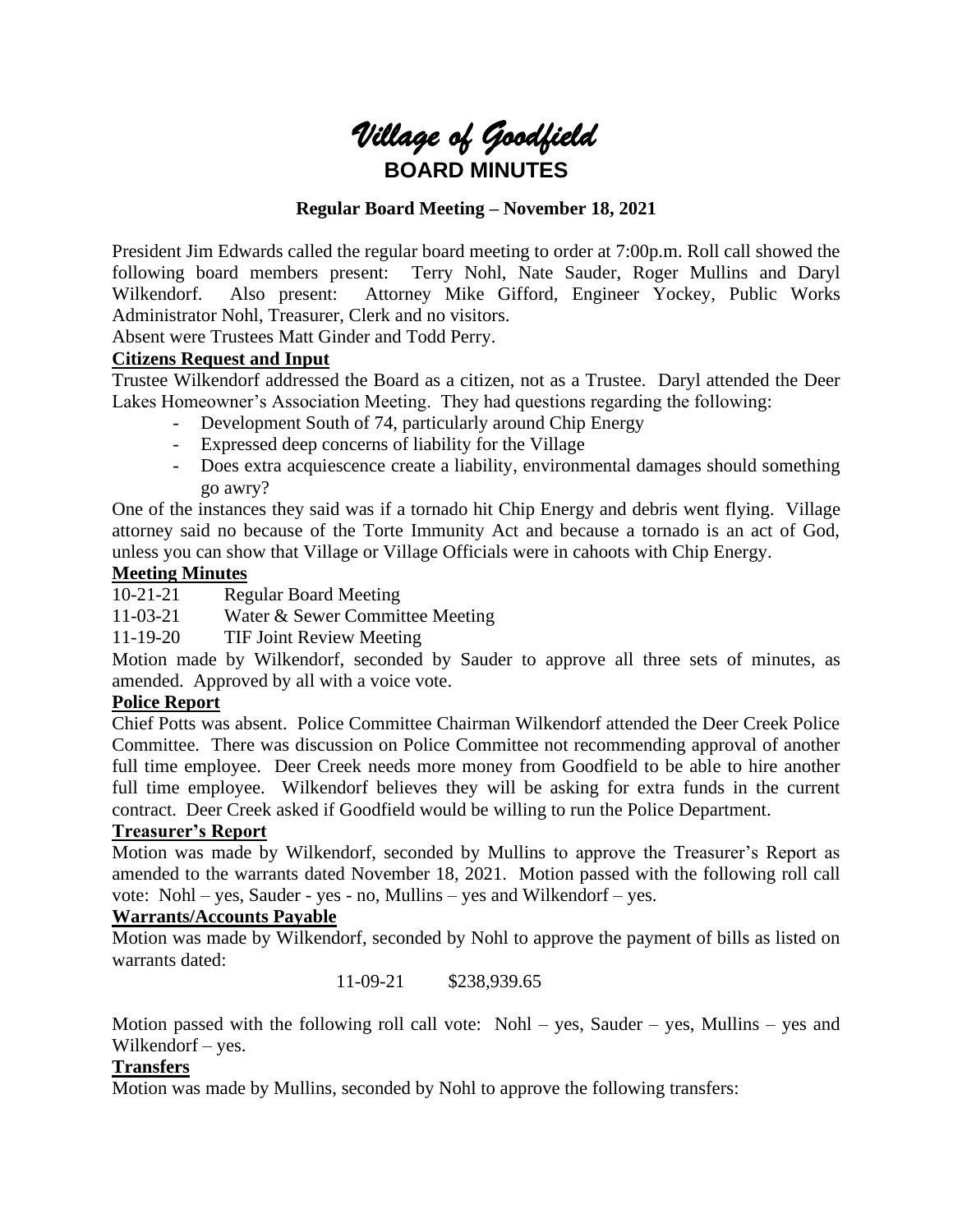- \$15,000.00 from O&M Checking to General Fund Checking
- \$ 0.00 from General Fund Money Market to General Fund Checking
- \$ 4,000.00 from General Fund Money Market to Building Fund Money Market
- \$ 0.00 from O&M Checking to O&M Money Market
- $\frac{1}{2}$  7,500.00 from O&M Checking to Pledged Revenue (Bond Pmt)
- \$180,730.05 from TIF Fund to General Fund Checking
- \$ 0.00 from Bond Repayment Fund to General Fund Checking

Motion passed with the following roll call vote: Nohl – yes, Sauder – yes, Mullins – yes and Wilkendorf – yes.

**Payment of outstanding invoices upon request of Village Engineer**

No request of outstanding invoices.

# **PUBLIC WORKS ADMINISTRATOR/VILLAGE ENGINEER REPORT**

PWA Nohl reported street signs on Martin Drive are up. Stop sign and speed limit signs will be up by next month.

Engineer Yockey stated Trinity Stone received their NPDES permit and the IDOT permit has been received on the entrance. Permit is approved.

**WATER TREATMENT PLANT/DISTRIBUTION SYSTEM** Nothing. **SEWER TREATMENT PLANT/COLLECTION SYSTEM** Nothing. **SANITARY SEWER COLLECTION SYSTEM ISSUES** Nothing.

# **ATTORNEY REPORT**

None.

# **VILLAGE PRESIDENT'S REPORT**

President Edwards informed the Board that there are 3 employees and one Trustee out with COVID at this time. Village services are being provided as needed by Josh, Terry Nohl and Terry Holliger. Josh has done an outstanding job of working through this unfortunate period. The building has been completely sanitized and the appropriate paperwork required by various agencies is being taken care of. And, he has managed to get dirty laboring around the Village. Thank you Josh!

## **OLD BUSINESS**

## **Comprehensive Plan/Mile and a half radius map**

President Edwards would like the Board to do the Comprehensive Plan but if not let's determine not to do it. Trustee Sauder said no one from the Community Club is interested in working on this project. Trustee Wilkendorf said he sent 4 names to President Edwards. There was some discussion on whether to put it in the Newsletter. It was decided for the time being to drop this topic.

# **Ingress/Egress Easement for Sanitary Sewer Trunk Main**

PWA Nohl will get the proposal to Andrew Hoerr and then possibly have a Water & Sewer Committee Meeting.

In regards to Dr. Merheb at the last Board meeting it was decided to notify land owner, his agents and tenants that the Village is going to barricade the access from the two roads,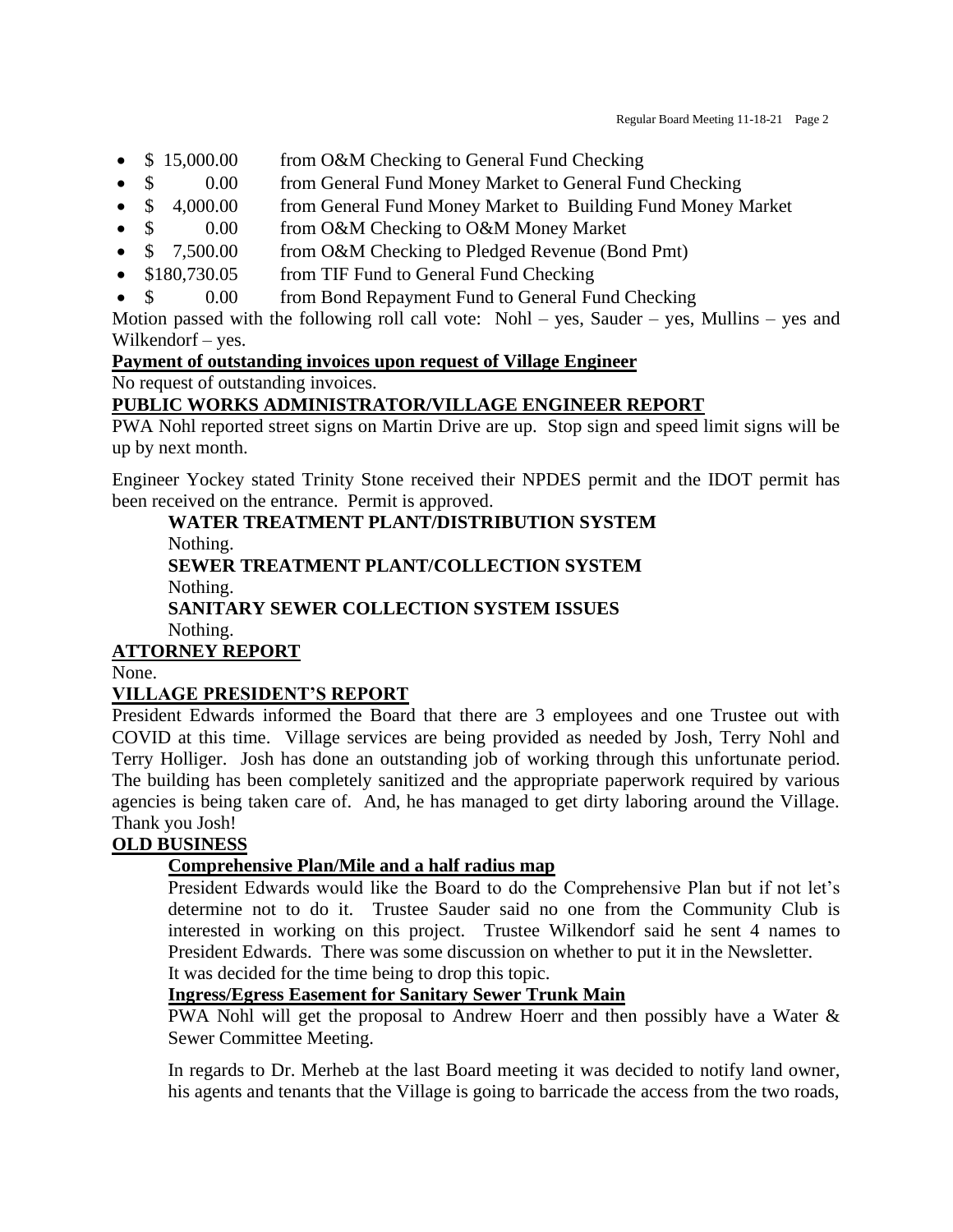to prevent further damage to Village Streets, in 30 days. PWA talked to Jeff Schrock to let him know. Jeff does not use that access; he accesses his storage area through the dinner theatre. Abbie said Dr. Merheb has a permanent access through her property so he would still be able to access his land. Attorney did talk to Mr. Ghantos who said Dr. Merheb is considering possibly selling all or part of his property. This will be discussed in a committee meeting.

#### **Raymond & Cleveland Street Right of Way**

Mike Carr spoke to Mr. Kamp regarding the Right of Way. PWA Nohl will get documents to Mr. Kamp.

#### **Sewer Main Easement – Dr. Merheb & Barn III**

Discussed under Ingress/Egress for Sanitary Sewer Trunk Main.

#### **Amendment to Timberline Mobile Estates Water Service Agreement – Letter of Credit**

Nothing. This item will be removed from agenda.

#### **Well #2 Replacement**

Ebert's did a start up on well #2. The only thing left is an output filter to the well. Zeller's ordered it but it has a 4 week lead time. When they performed the startup it got more gallons per minute than the original start up.

### **Martin Drive Water Main Loop**

Engineer Yockey presented final pay request to Hoerr Construction in the amount of \$8,000.00 for erosion control and seeding. Motion was made by Sauder, seconded by Nohl to approve the final pay request for \$8,000.00 to Hoerr Construction. Motion passed with the following roll call vote: Nohl – yes, Sauder – yes, Mullins – yes and Wilkendorf – yes. This project is complete and will be removed from agenda.

#### **Salt/Cinder Storage Building**

PWA Nohl met with concrete contractor today. Footings and walls will be poured the week after Thanksgiving.

#### **Police Role in Ordinance Violation**

PWA Nohl talked with Chief Potts and they agreed Police would do violations on vehicles, license plates and parking. The Village will do any other violation such as weeds, etc. President Edwards said it will be discussed further.

#### **Land Sale**

This was already approved. It will be recorded with Woodford County once Russell Wiegand signs the dedicated Right of Way.

Trustee Wilkendorf voiced concern with the second drive. Deer Lakes HOA would like to know who to contact with concerns. He was informed he should contact PWA Nohl.

#### **Rte. 117 Water Main Extension**

The bid opening for the Rte. 117 water main extension was held on 11-16-21 at 2:00pm. There were 4 bidders. Engineer's estimate was \$90,000. Low bid was Hoerr Construction at \$82,140. Engineer Yockey recommended approving the low bid.

Motion was made by Nohl, seconded by Mullins to approve the Hoerr low bid of \$82,140. Motion passed with the following roll call vote: Nohl – yes, Sauder – yes, Mullins – yes and Wilkendorf – yes.

#### **Consideration of Right of Way and Dedicated Easement Plat of Martin Drive**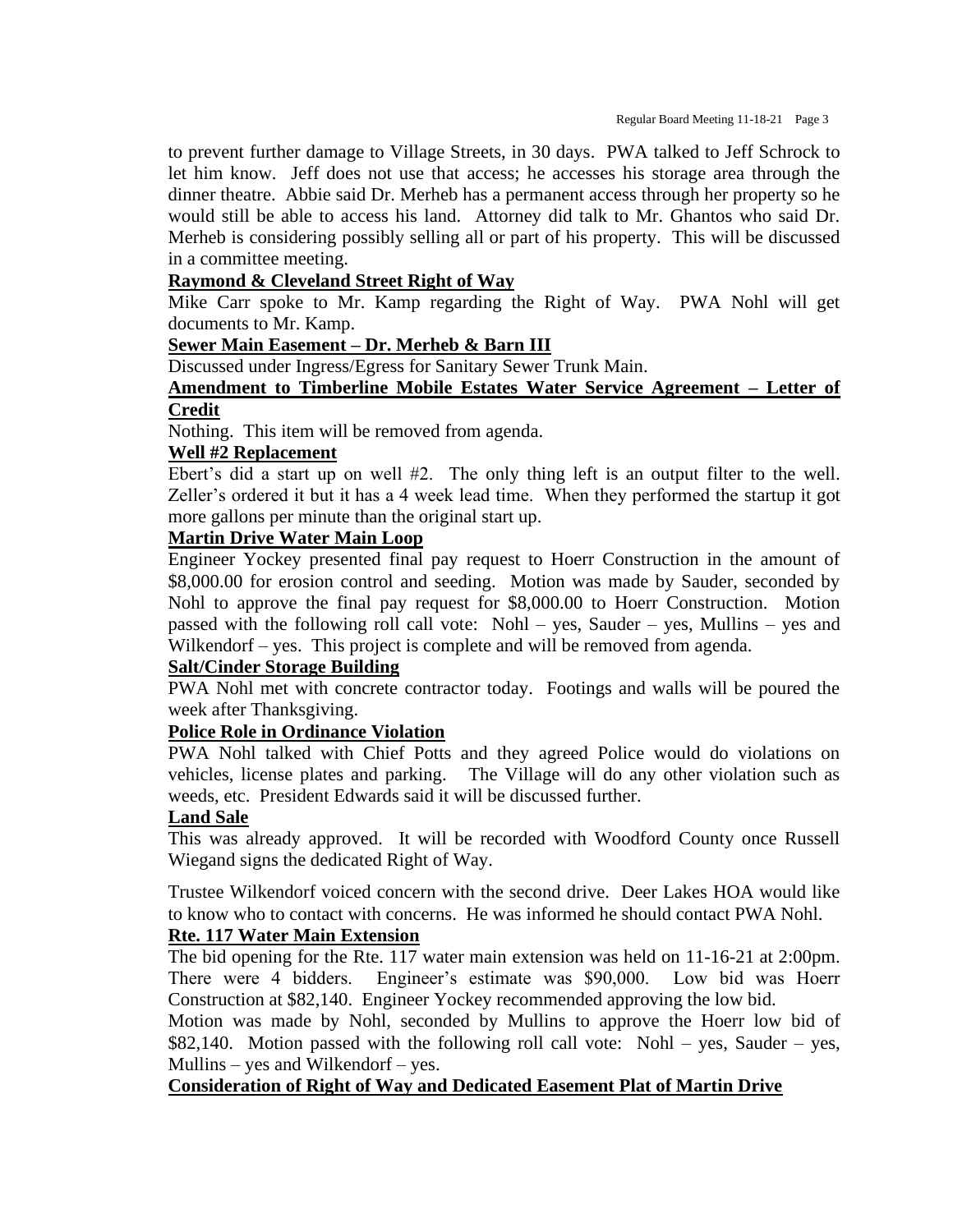Engineer Yockey and Attorney Gifford working on the Right of Way and Dedicated Easement Plats.

### **101 W Martin Drive Payment Plan**

The I-74 Sanitary Sewer reimbursement fee was miscalculated. It was re-figured and a new invoice was sent. Now there is no need for a payment plan.

Regular Board Meeting 11-18-21 Page 4

## **NEW BUSINESS**

### **Annual Salary Review**

Motion was made by Nohl, seconded by Sauder to enter into Executive Session under 2(c-1) of the Open Meetings Act to discuss annual salary review. Motion passed with the following roll call vote: Nohl – yes, Sauder – yes, Mullins yes and Wilkendorf – yes.

Board entered into Executive Session at 8:15pm.

Motion to reconvene and go back into Regular Session was made by Sauder, seconded by Wilkendorf. Motion passed with the following roll call vote: Nohl – yes, Sauder – yes, Mullins - yes and Wilkendorf – yes.

No action was taken in Exec. Session.

Motion was made by Wilkendorf, seconded by Sauder to increase wages 3% for full time employees and 5% for part time employees. Motion passed with the following roll call vote: Nohl – abstain, Sauder – yes, Mullins – yes, Wilkendorf – yes and Edwards – yes.

### **Tax Levy Ordinance**

Motion was made by Wilkendorf, seconded by Nohl to approve **Ordinance #21-08,** an ordinance for the levy and assessment of taxes for the current fiscal year. Motion passed with the following roll call vote: Nohl – yes, Sauder – yes, Mullins – yes and Wilkendorf – yes.

#### **Christmas Gifts for Employees**

Motion was made by Mullins, seconded by Sauder to do the same as 2020 for Christmas gifts for employees. Motion passed with the following roll call vote: Nohl – abstain, Sauder – yes, Mullins – yes, Wilkendorf – yes and Edwards - yes.

#### **Goodfield Community Club**

The Goodfield Community Club asked if the Village could come up with something we could use the grant money for. They would like to tell their donors what their contributions will be intended for. The consensus of the Board was to use it toward a pickle ball court.

#### **Schedule Committee Meetings**

A Police Committee meeting will be scheduled.

**Municipal Calendar** Completed. **Other Business Engineer –** None. **Public Works Administrator –** None. **Trustees Nohl** – None. **Ginder –** Absent. **Perry –** Absent.